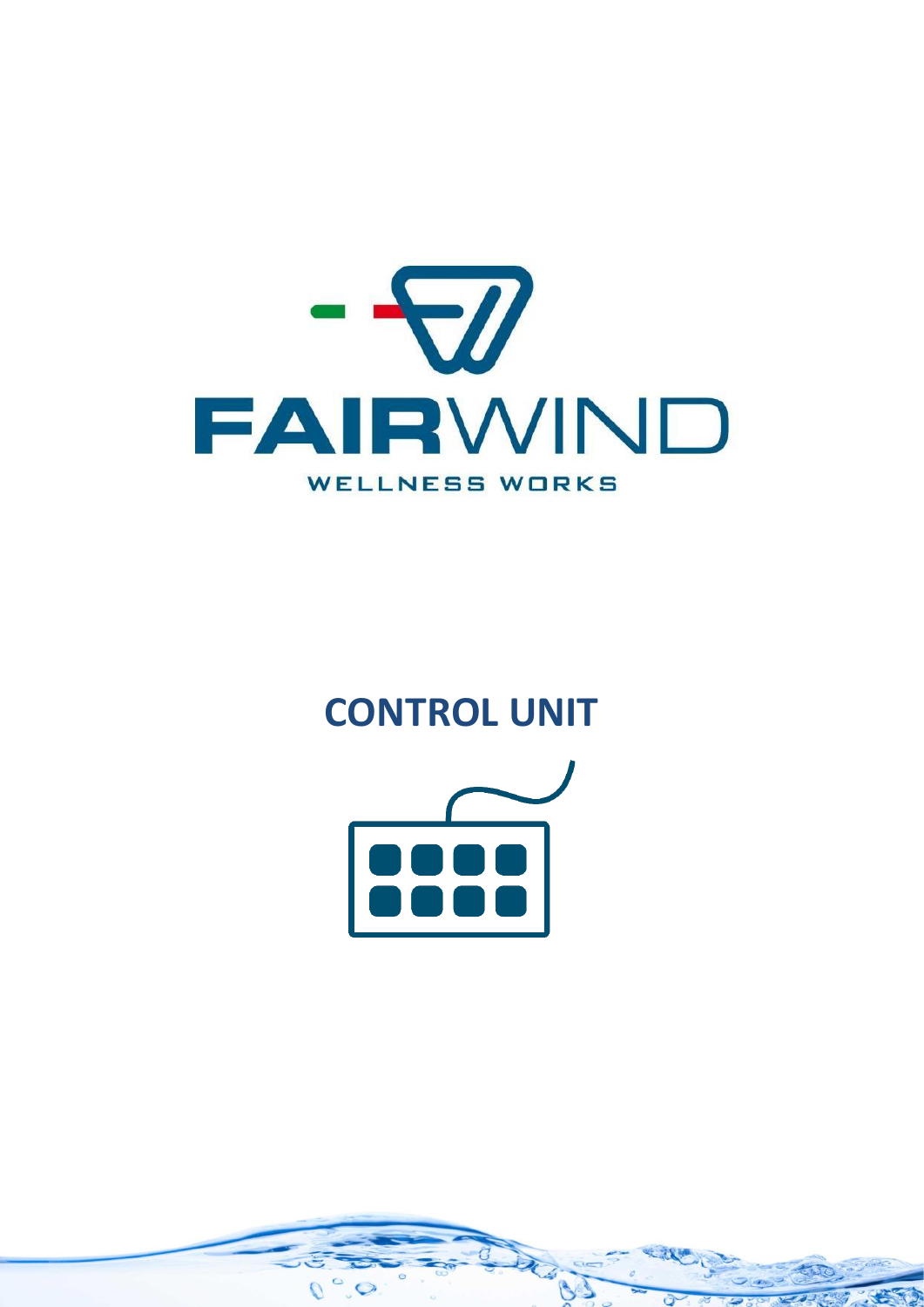

## **T3S2xx – 3-Keys Mechanical Keypad**







Silk-screened label dimensions: 95,2x30,2x0,13 mm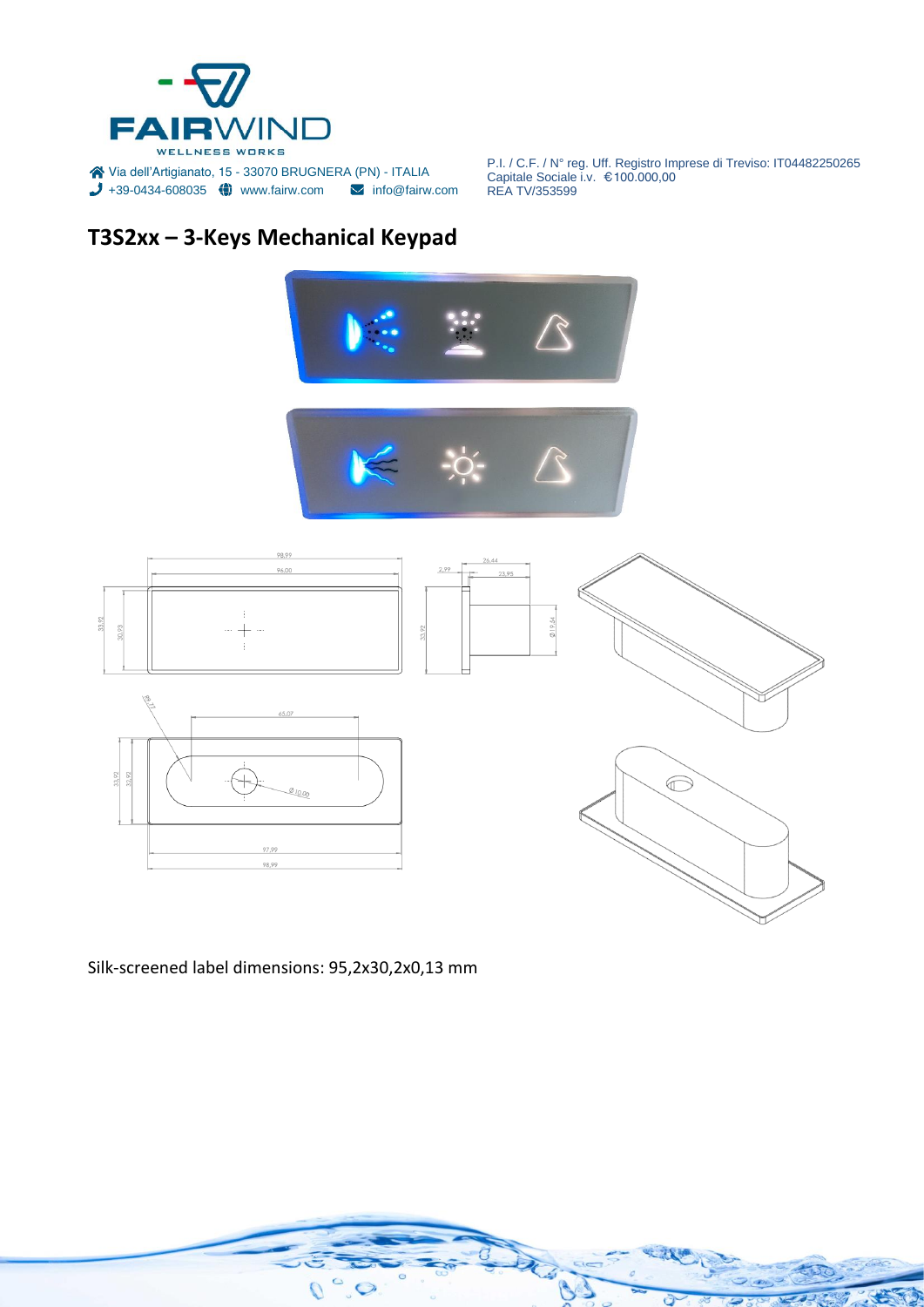

## **T6S1xx – 6-Keys Mechanical Keypad with LED Display**







Silk-screened label dimensions: 174,5x30,6x0,13 mm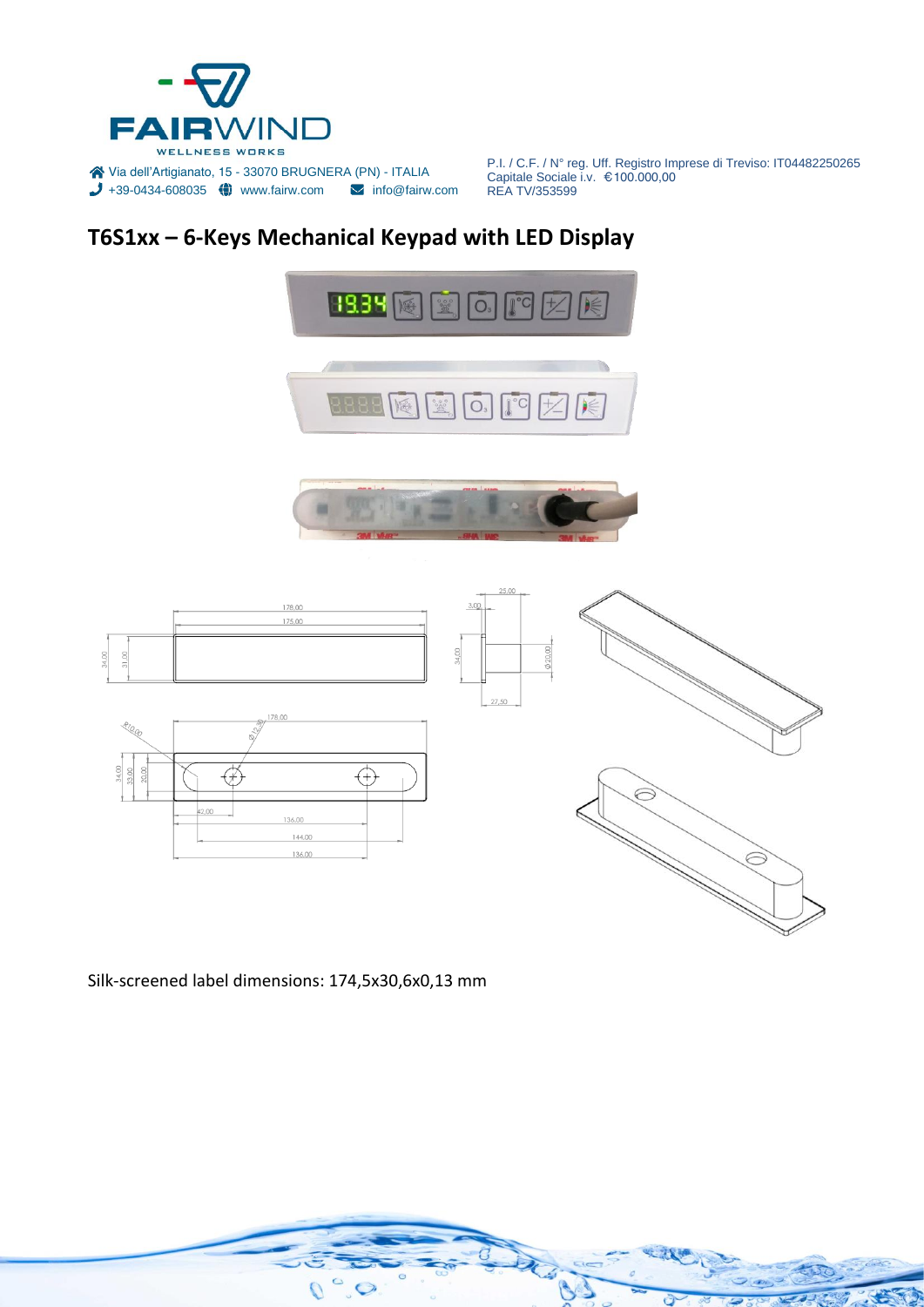

## **T6S2xx – 6-Keys Mechanical Keypad**



 $\overrightarrow{A}$ 

Silk-screened label dimensions: 174,5x30,6x0,13 mm

 $Q^{\circ}$ 

136,00

 $11,00$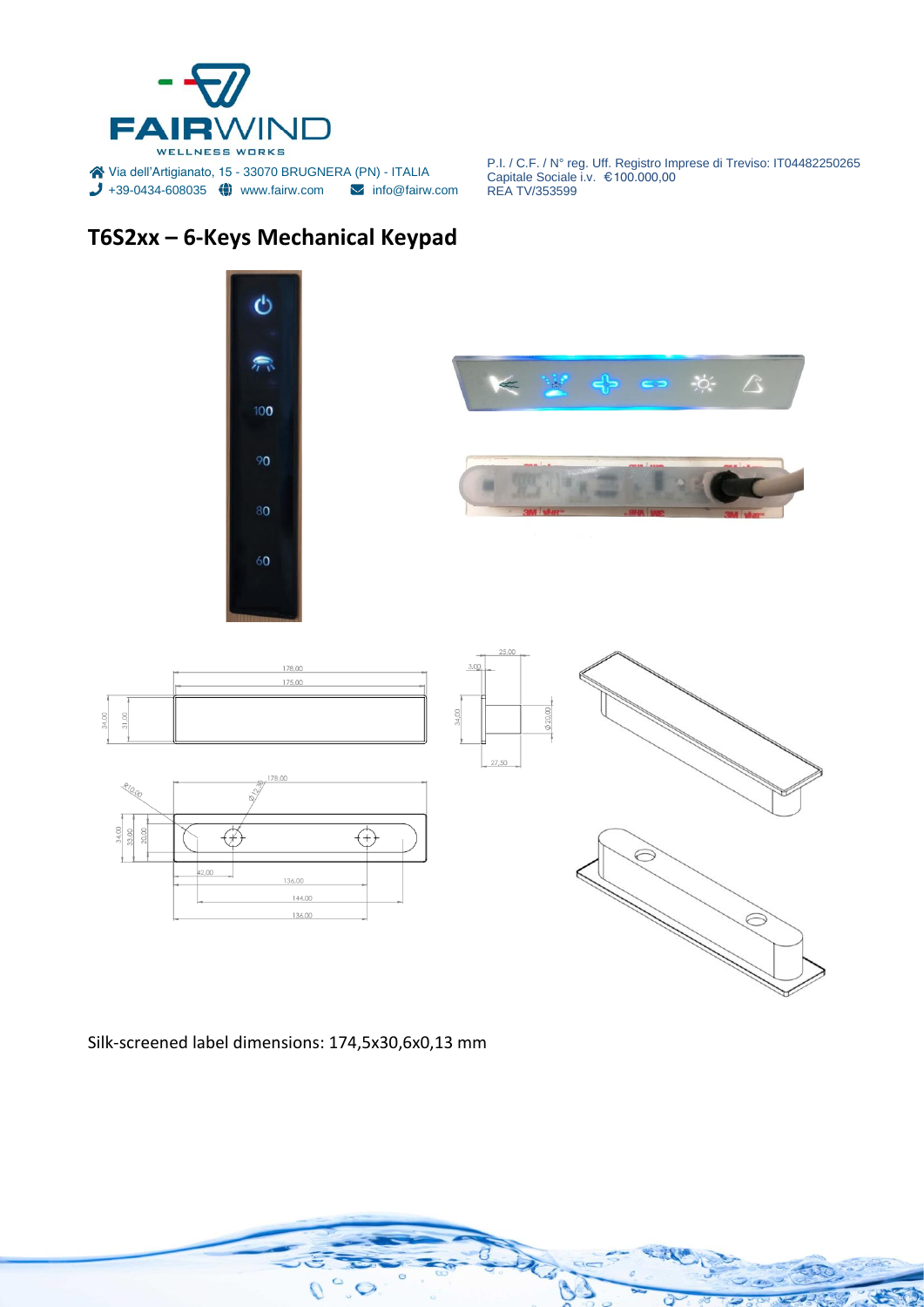

#### **T5C1xx – 5-Keys Capacitive Keypad**

30,00



Silk-screened tempered glass dimensions: 170x60x4 mm (minimum dimensions recommended)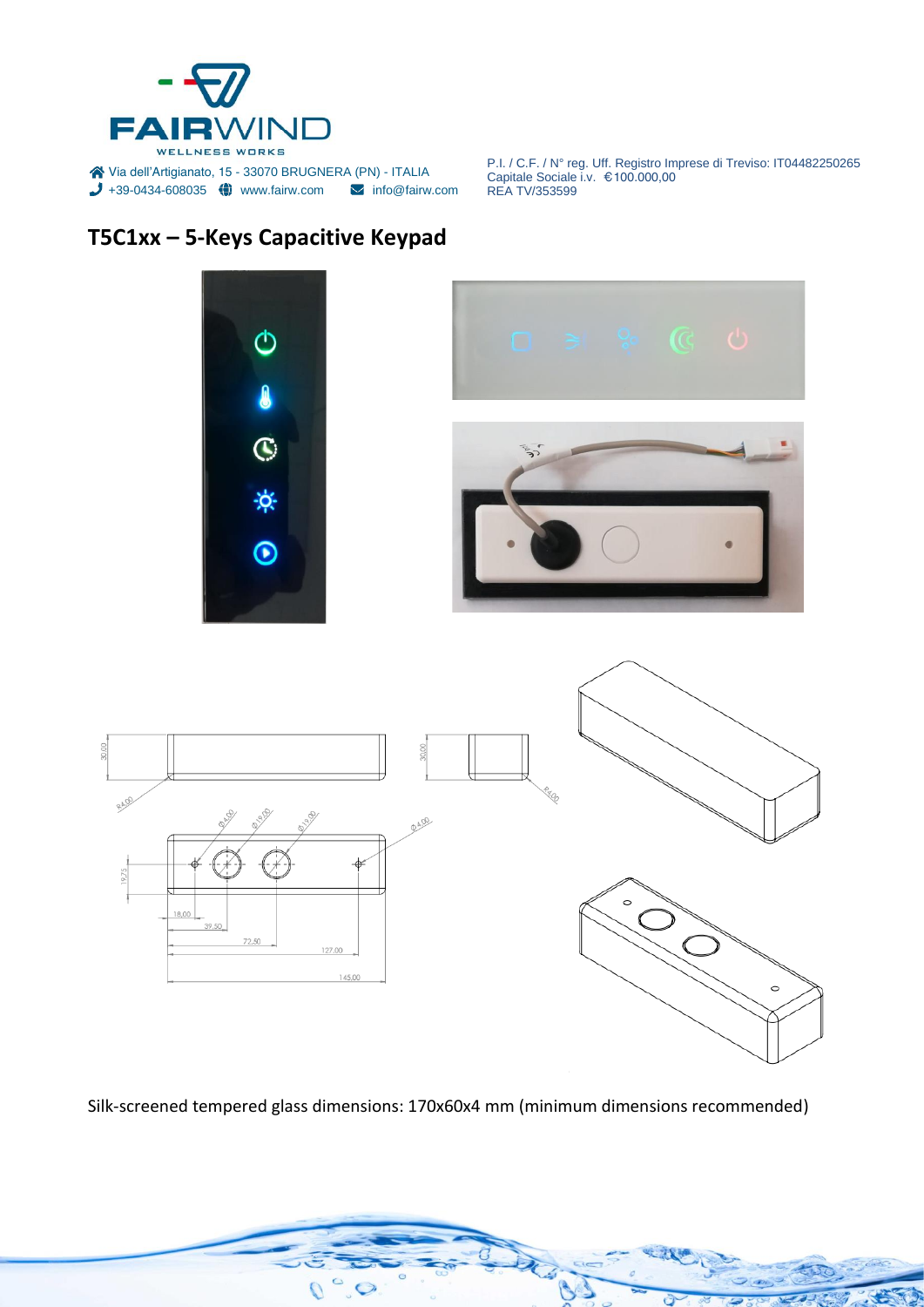

#### **TAC1xx – 10-Keys Capacitive Keypad**







Silk-screened tempered glass dimensions: 170x80x4 mm (minimum dimensions recommended)

 $\int$  $\circlearrowright$  $\overline{Q}$ 

 $\overrightarrow{A}$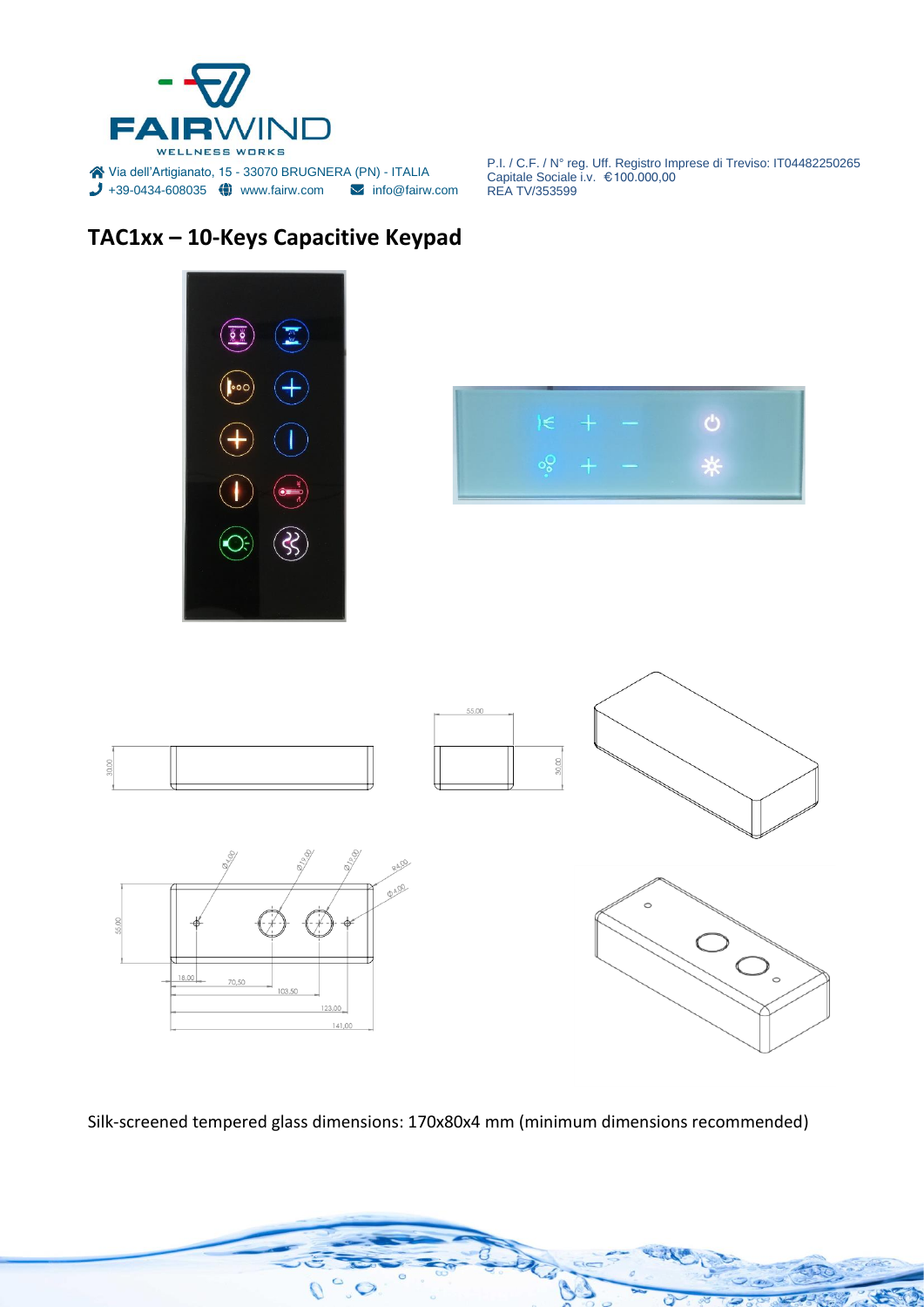

## **FCS3xx – Capacitive Touch Display**



Silk-screened tempered glass dimensions: 180x120x4 mm (minimum dimensions recommended)

 $\circ$  $\circ$  $\overline{Q}$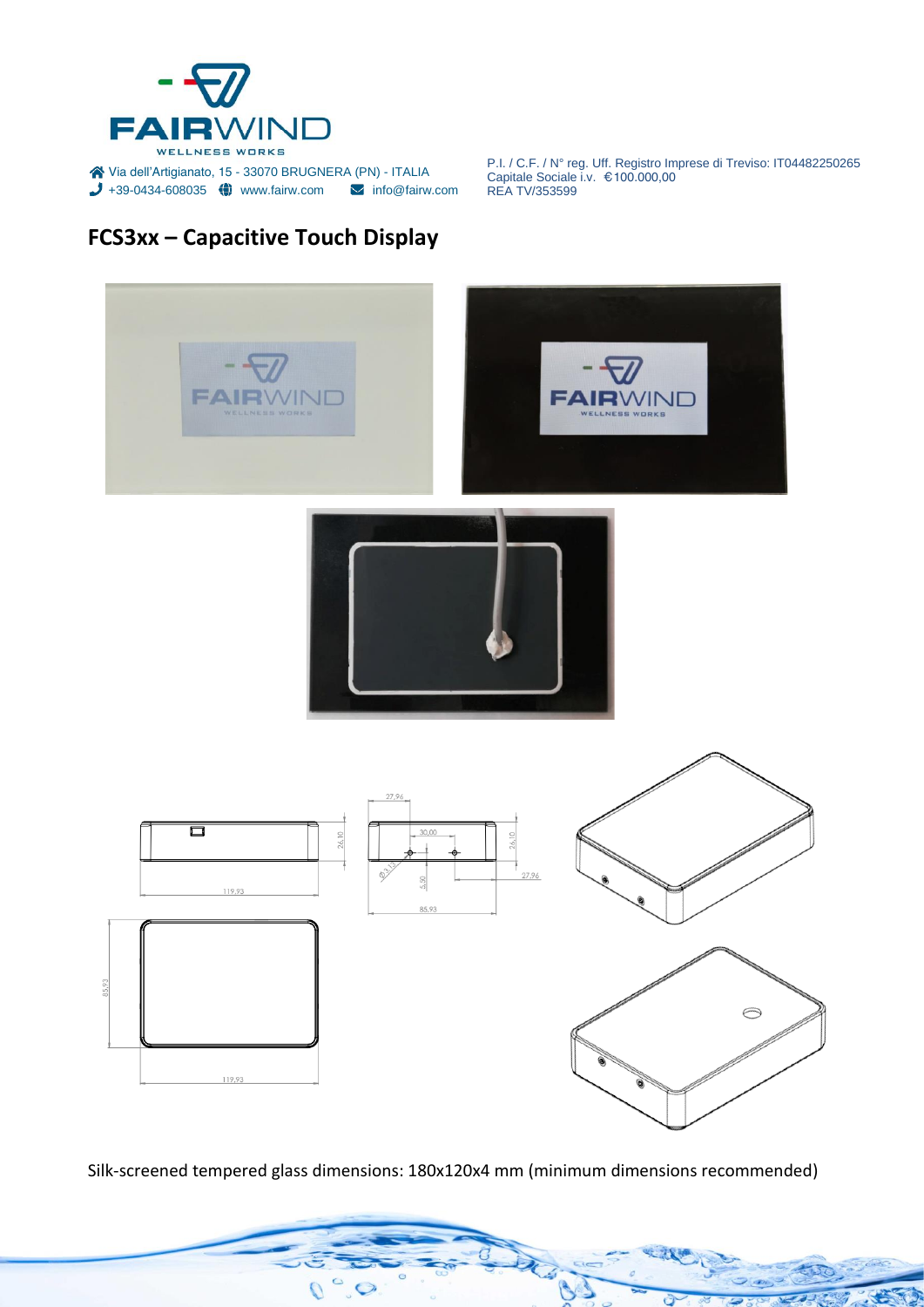

### **FCS5xx – 8-Keys Capacitive Keypad with OLED Display**



Silk-screened tempered glass dimensions: 170x80x4 mm (minimum dimensions recommended)

 $\overline{O}$  $\circ$  $\overline{Q}$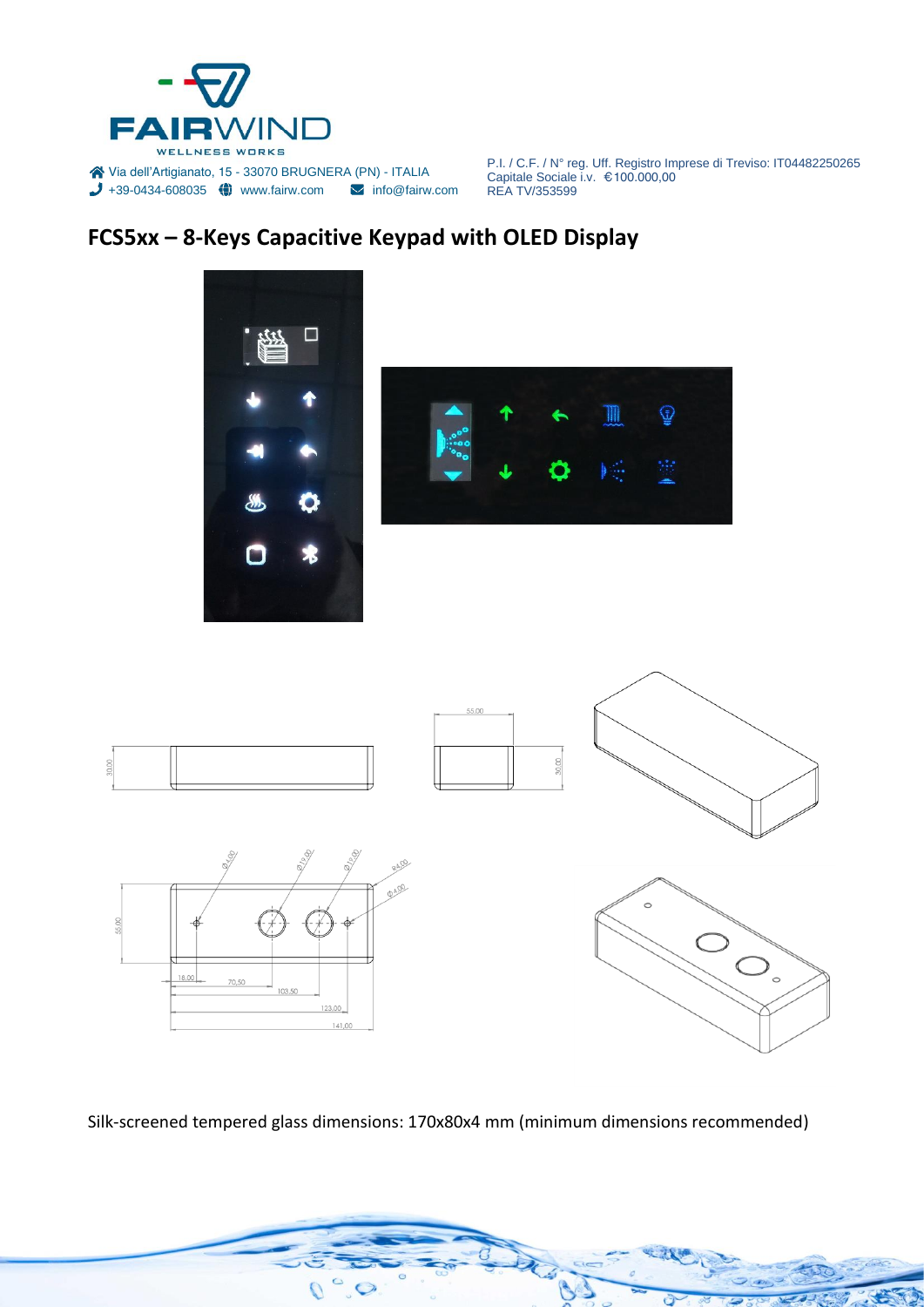

### **FCS6xx – 6-Keys Capacitive Keypad with OLED Display**





Silk-screened tempered glass dimensions: 158x123x4 mm (minimum dimensions recommended)

 $\overline{O}$ 

 $\bigcirc$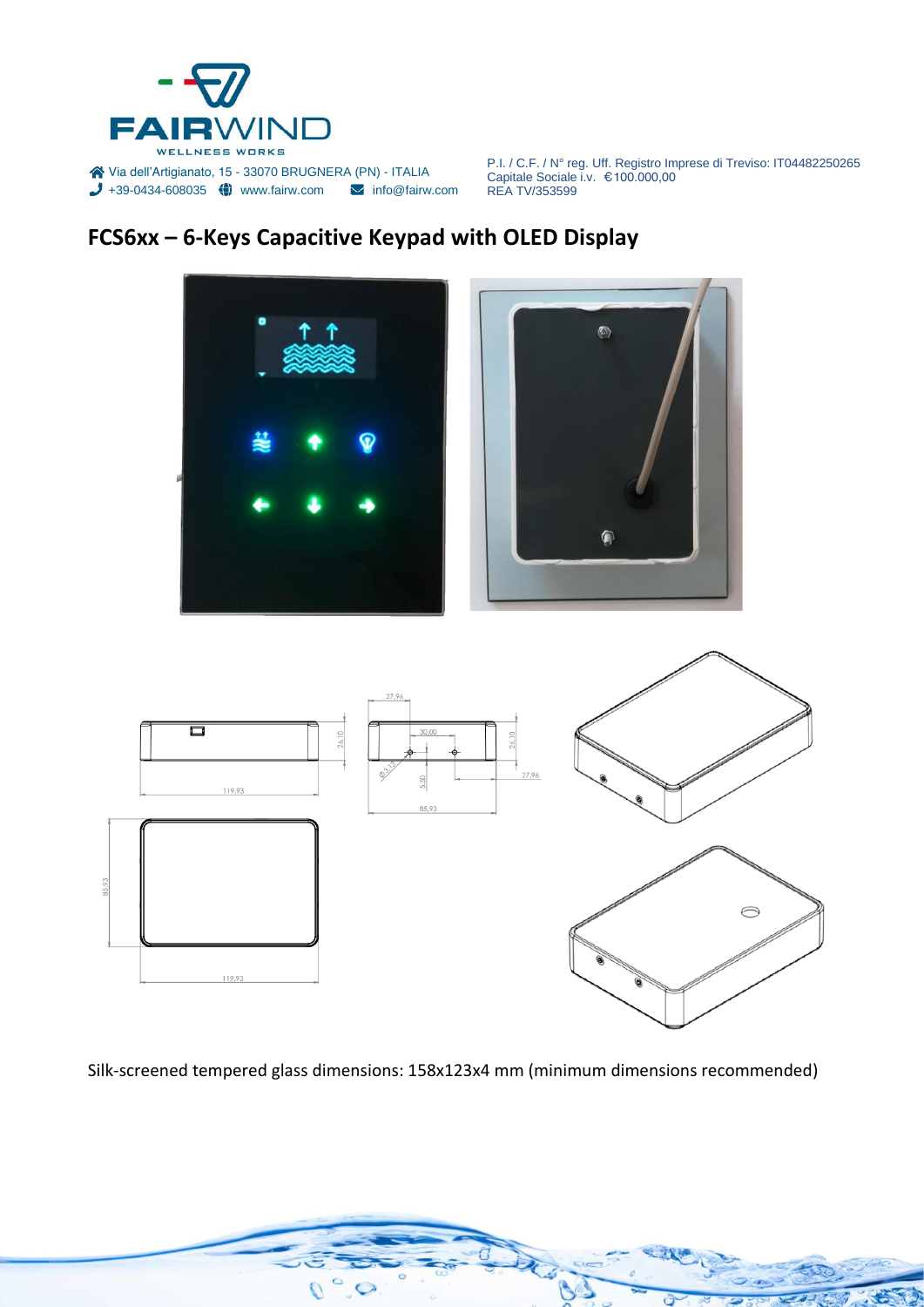

## **FCS7xx – 6-Keys Capacitive Keypad with OLED Display**



Silk-screened tempered glass dimensions: 170x80x4 mm (minimum dimensions recommended)